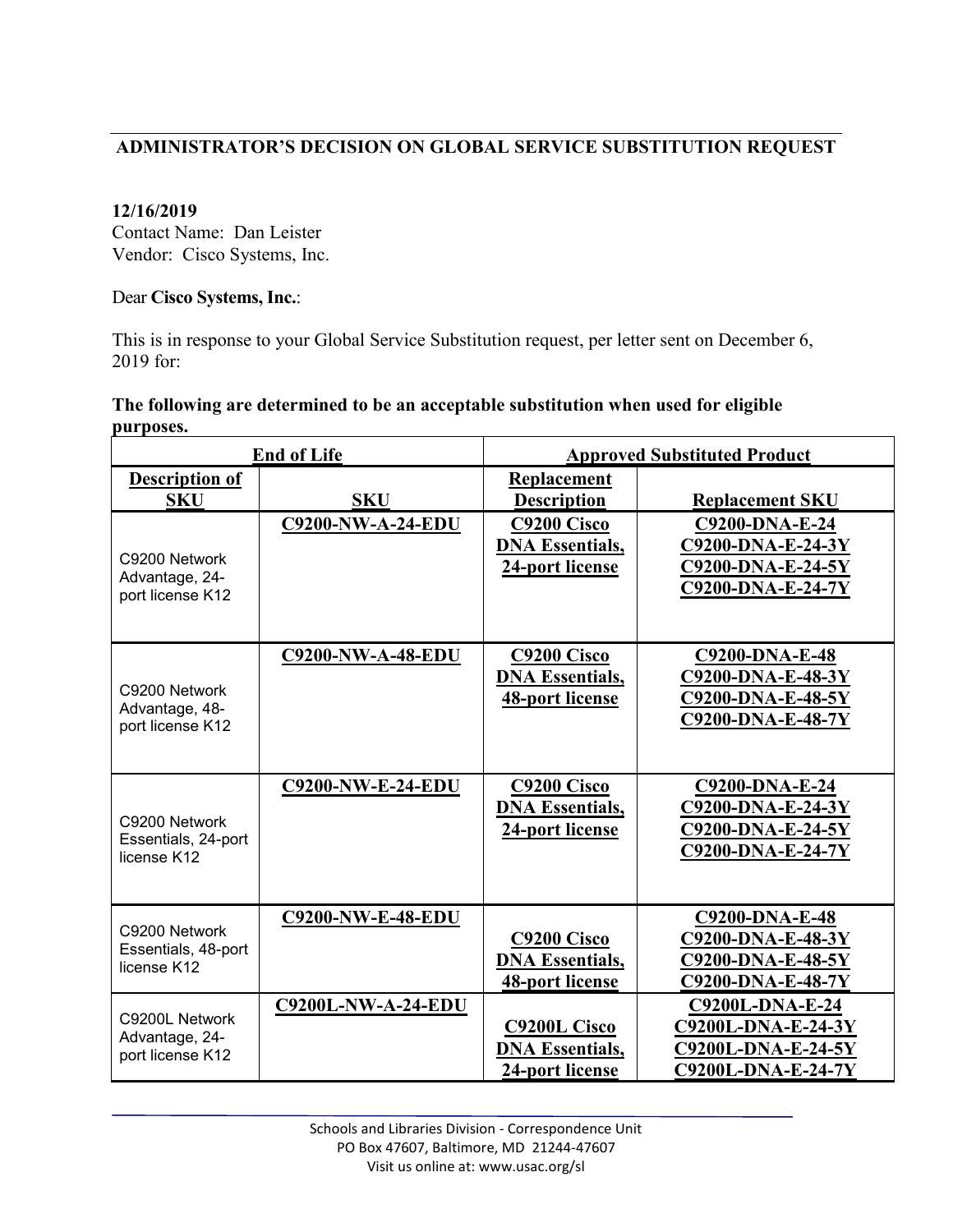|                                     | <b>C9200L-NW-A-48-EDU</b> |                         | C9200L-DNA-E-48          |
|-------------------------------------|---------------------------|-------------------------|--------------------------|
| C9200L Network                      |                           | <b>C9200L Cisco</b>     | C9200L-DNA-E-48-3Y       |
| Advantage, 48-<br>port license K12  |                           | <b>DNA Essentials,</b>  | C9200L-DNA-E-48-5Y       |
|                                     |                           | <b>48-port license</b>  | C9200L-DNA-E-48-7Y       |
|                                     | <b>C9200L-NW-E-24-EDU</b> |                         | C9200L-DNA-E-24          |
| C9200L Network                      |                           | <b>C9200L Cisco</b>     | C9200L-DNA-E-24-3Y       |
| Essentials, 24-port                 |                           | <b>DNA Essentials,</b>  | C9200L-DNA-E-24-5Y       |
| license K12                         |                           | 24-port license         | C9200L-DNA-E-24-7Y       |
|                                     | <b>C9200L-NW-E-48-EDU</b> |                         | <b>C9200L-DNA-E-48</b>   |
| C9200L Network                      |                           | <b>C9200L Cisco</b>     | C9200L-DNA-E-48-3Y       |
| Essentials, 48-port                 |                           | <b>DNA Essentials,</b>  | C9200L-DNA-E-48-5Y       |
| license K12                         |                           | <b>48-port license</b>  | C9200L-DNA-E-48-7Y       |
|                                     |                           |                         |                          |
| C9300 Network                       | <b>C9300-NW-A-24-EDU</b>  |                         | <b>C9300-DNA-E-24</b>    |
| Advantage, 24-                      |                           | <b>C9300 Cisco</b>      | C9300-DNA-E-24-3Y        |
| port license K12                    |                           | <b>DNA Essentials,</b>  | C9300-DNA-E-24-5Y        |
|                                     |                           | 24-port license         | C9300-DNA-E-24-7Y        |
| C9300 Network                       | <b>C9300-NW-A-48-EDU</b>  |                         | <b>C9300-DNA-E-48</b>    |
| Advantage, 48-                      |                           | C9300 Cisco             | C9300-DNA-E-48-3Y        |
| port license K12                    |                           | <b>DNA Essentials,</b>  | C9300-DNA-E-48-5Y        |
|                                     |                           | <b>48-port license</b>  | C9300-DNA-E-48-7Y        |
|                                     | <b>C9300L-NW-A-24-EDU</b> |                         | C9300L-DNA-E-24          |
| C9300L Network<br>Advantage, 24-    |                           | <b>C9300L Cisco</b>     | C9300L-DNA-E-24-3Y       |
| port license, K12                   |                           | <b>DNA Essentials,</b>  | C9300L-DNA-E-24-5Y       |
|                                     |                           | 24-port license         | C9300L-DNA-E-24-7Y       |
|                                     | <b>C9300L-NW-A-48-EDU</b> |                         | C9300L-DNA-E-48          |
| C9300L Network                      |                           | <b>C9300L Cisco</b>     | C9300L-DNA-E-48-3Y       |
| Advantage, 48-<br>port license, K12 |                           | <b>DNA Essentials,</b>  | C9300L-DNA-E-48-5Y       |
|                                     |                           | <b>48-port license</b>  | C9300L-DNA-E-48-7Y       |
| <b>Cisco Catalyst</b>               | <b>C9400-NW-A-EDU</b>     |                         | <b>C9400-DNA-E</b>       |
| 9400 EDU                            |                           | C9400 Cisco             | <b>C9400-DNA-E-3Y</b>    |
| <b>Network</b>                      |                           | <b>DNA Essentials</b>   | <b>C9400-DNA-E--5Y</b>   |
| Advantage                           |                           | term license            | <b>C9400-DNA-E-7Y</b>    |
| License                             | C9500-NW-A-L-EDU          |                         | C9500-DNA-12Q-E          |
| C9500 Network                       |                           |                         |                          |
| Advantage, low-<br>density license  |                           | C <sub>9500</sub> Cisco | C9500-DNA-L-E-3Y         |
| K12 (for 12Q))                      |                           | <b>DNA Essentials</b>   | C9500-DNA-L-E-5Y         |
|                                     |                           | term license            | <b>C9500-DNA-L-E-7Y</b>  |
| C9500 Network                       | C9500-NW-A-L-EDU          |                         | C9500-DNA-24Y4C-E        |
| Advantage, low-                     |                           | C9500 Cisco             | $C9500-DNA-L-E-3Y$       |
| density license<br>K12 (for 24Y)    |                           | <b>DNA Essentials</b>   | C9500-DNA-L-E-5Y         |
|                                     |                           | term license            | <b>C9500-DNA-L-E-7Y</b>  |
| Cisco Catalyst                      | <b>C9500-NW-A-EDU</b>     |                         | <b>C9500-DNA-48Y4C-E</b> |
| 9500 EDU<br>Network                 |                           | C9500 Cisco             | $C9500-DNA-E-3Y$         |
| Advantage                           |                           | <b>DNA Essentials</b>   | <b>C9500-DNA-E-5Y</b>    |
| License (for 48Y)                   |                           | term license            | <b>C9500-DNA-E-7Y</b>    |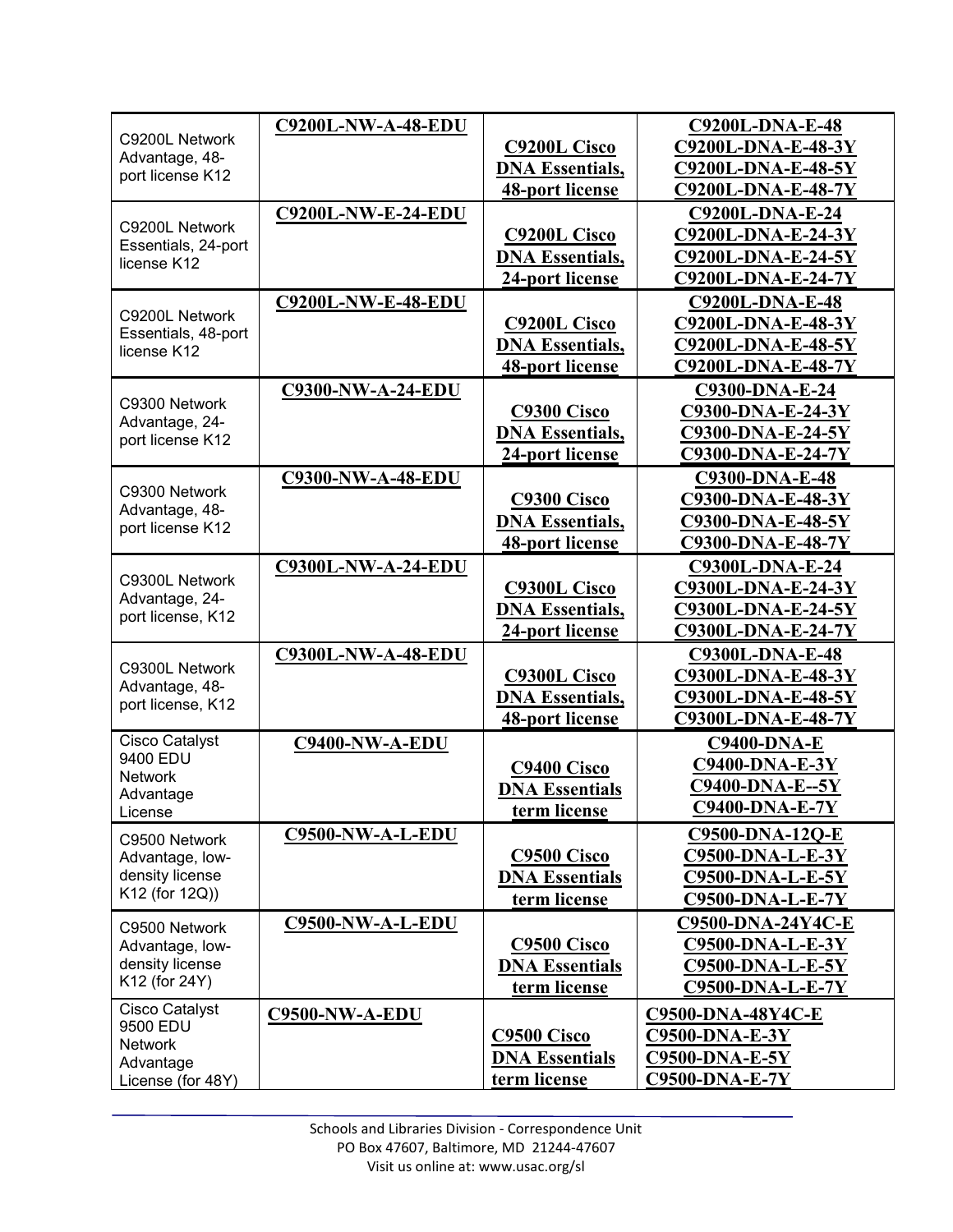| <b>End of Life</b>    |     | <b>Approved Substituted Product</b> |                        |  |
|-----------------------|-----|-------------------------------------|------------------------|--|
| Description of<br>SKU | SKU | Replacement<br><b>Description</b>   | <b>Replacement SKU</b> |  |
|                       |     |                                     |                        |  |

**The following products are conditional and may require cost allocation.**

This is determined to be an acceptable substitution when used for eligible purposes.

## **The following products are ineligible.**

| <b>End of Life</b>                  |            | <b>Approved Substituted Product</b>      |                           |                                                                |
|-------------------------------------|------------|------------------------------------------|---------------------------|----------------------------------------------------------------|
| <b>Description of</b><br><b>SKU</b> | <b>SKU</b> | <b>Replacement</b><br><b>Description</b> | Replacement<br><b>SKU</b> | <b>Note</b>                                                    |
|                                     |            |                                          |                           | (EXAMPLE)<br>Redundant<br>supervisor engines<br>are ineligible |

## **The following are determined to be an acceptable substitution when used for eligible purposes.**

| No Change in Product – Change in Product Code (SKU) Only |  |                        |  |
|----------------------------------------------------------|--|------------------------|--|
| SKU<br><b>Description</b>                                |  | <b>Replacement SKU</b> |  |
|                                                          |  |                        |  |

## **The following products are conditional and may require cost allocation.**

| No Change in Product – Change in Product Code (SKU) Only |                    |                        |  |  |
|----------------------------------------------------------|--------------------|------------------------|--|--|
| šKU                                                      | <b>Description</b> | <b>Replacement SKU</b> |  |  |
|                                                          |                    |                        |  |  |

This is determined to be an acceptable substitution when used for eligible purposes.

### **The following products are ineligible.**

| No Change in Product – Change in Product Code (SKU) Only |                    |                        |                 |
|----------------------------------------------------------|--------------------|------------------------|-----------------|
| SKU                                                      | <b>Description</b> | <b>Replacement SKU</b> | <b>Note</b>     |
|                                                          |                    |                        | (EXAMPLE)       |
|                                                          |                    |                        | Spare parts are |
|                                                          |                    |                        | ineligible      |

You may provide applicants with a copy of this letter. Including this letter as attachments to request for payment will speed up the approval process.